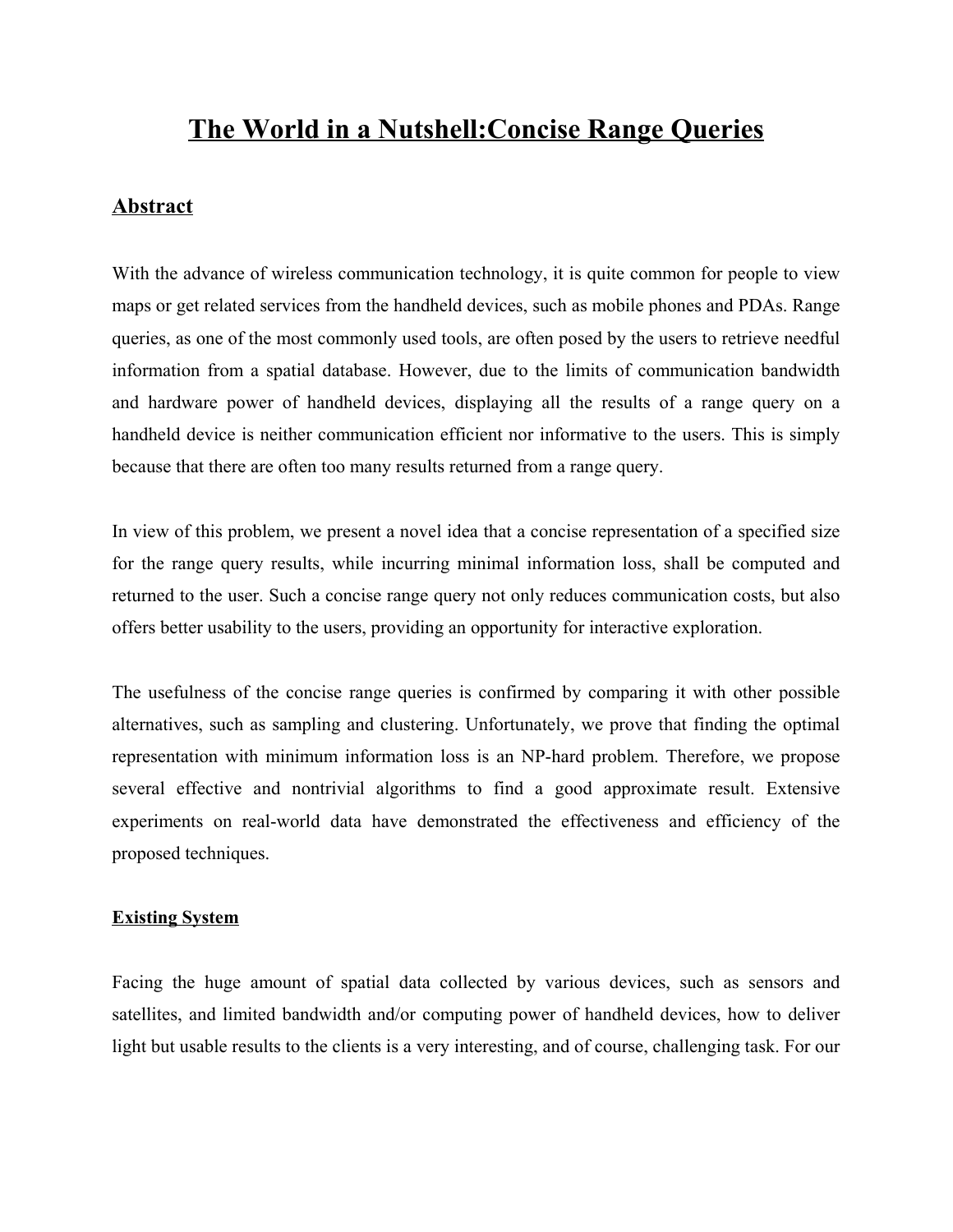purpose, light refers to the fact that the representation of the query results must be small in size, and it is important for three reasons.

First of all, the client-server bandwidth is often limited. This is especially true for mobile computing and embedded systems, which prevents the communication of query results with a large size. Moreover, it is equally the same for applications with PCs over the Internet. In these scenarios, the response time is a very critical factor for attracting users to choose the service of a product among different alternatives, e.g., Google Map versus Mapquest, since long response time may blemish the user experience. This is especially important when the query results have large scale.

Second, clients' devices are often limited in both computational and memory resources. Large query results make it extremely difficult for clients to process, if not impossible. This is especially true for mobile computing and embedded systems.

Third, when the query result size is large, it puts a computational and I/O burden on the server. The database indexing community has devoted a lot of effort in designing various efficient index structures to speed up query processing, but the result size imposes an inherent lower bound on the query processing cost. If we return a small representation of the whole query results, there is also the potential of reducing the processing cost on the server and getting around this lower bound. As we see, simply applying compression techniques only solves the first problem, but not the latter two. none of the clustering techniques work well for the concise range query problem since the primary goal of clustering is classification. An important consequence of this goal is that they will produce clusters that are disjoint.

#### **Proposed System**

We focus on the problem of finding a concise representation for a point set P with minimum information loss. We show that in one dimension, a simple dynamic programming algorithm finds the optimal solution in polynomial time. However, this problem becomes NP-hard in two dimensions. Then, we settle for efficient heuristic algorithms for two or higher dimensions. The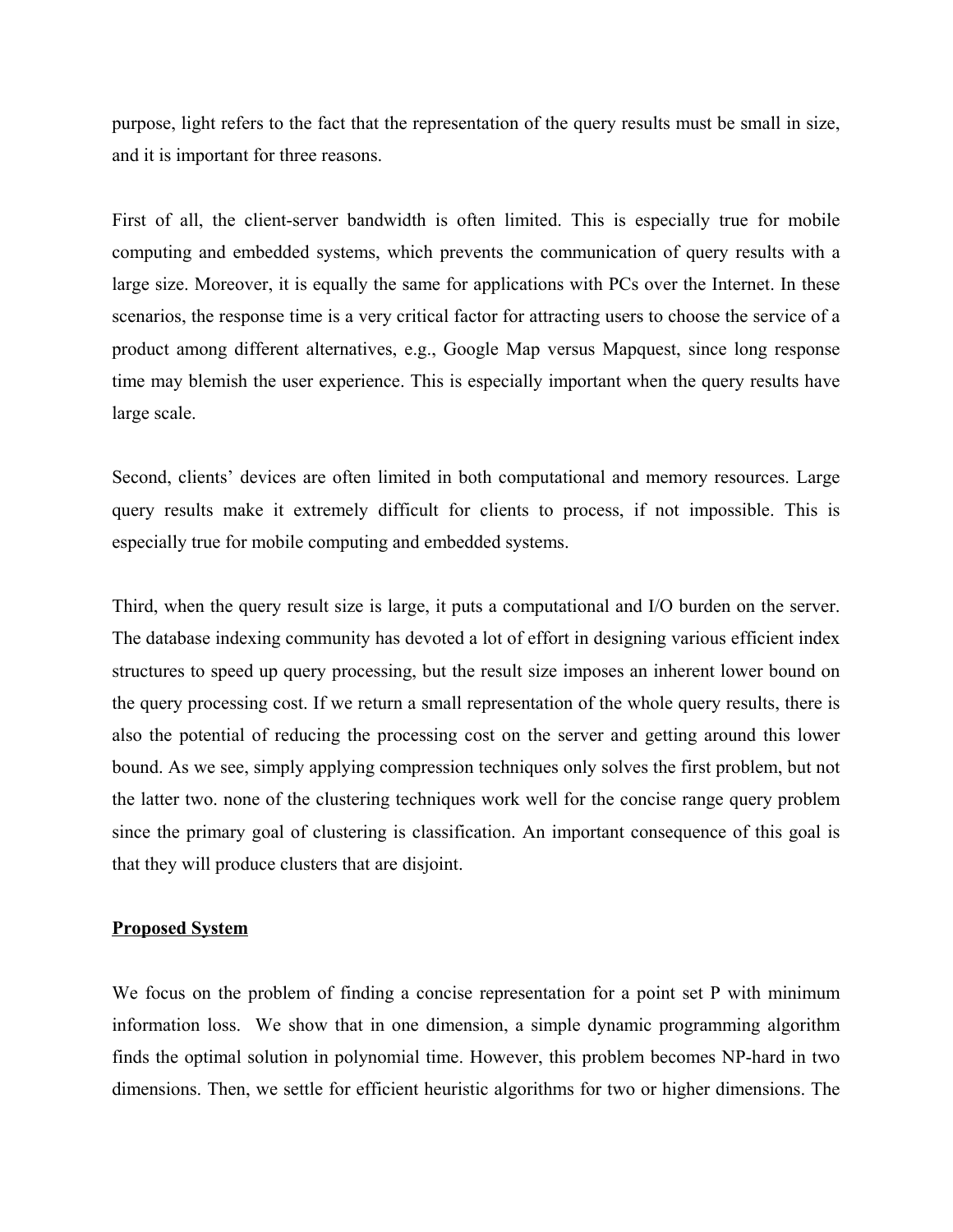above BFS traversal treats all nodes alike in the R-tree and will always stop at a single level. But, intuitively, we should go deeper into regions that are more "interesting," i.e., regions deserving more user attention. These regions should get more budgets from the k bounding boxes to be returned to the user. Therefore, we would like a quantitative approach to measuring how "interesting" a node in the R-tree is, and a corresponding traversal algorithm that visits the R-tree adaptively. In the algorithm R-Adaptive, we start from the root of the R-tree with an initial budget of k, and traverse the tree top-down recursively. Suppose we are at a node u with budget \_, and u has b children u1; . . . ; ub hose MBRs are either completely or partially inside Q. Let the counts associated with them be n1; . . . ; nb. Specifically, if BR(ui) is completely inside Q, we set ni  $\frac{1}{4}$  nui; if it is partially inside, we compute ni proportionally as in

$$
n_u \cdot \frac{Area(MBR(u) \cap Q)}{Area(Q)},
$$

## *Solving Techniques:*

In one dimension, a simple dynamic programming algorithm finds the optimal solution in polynomial time. However, this problem becomes NP-hard in two dimensions. Then, we settle for efficient heuristic algorithms for the problem for two or higher dimensions.

#### **Diagrams**

### **Architecture**

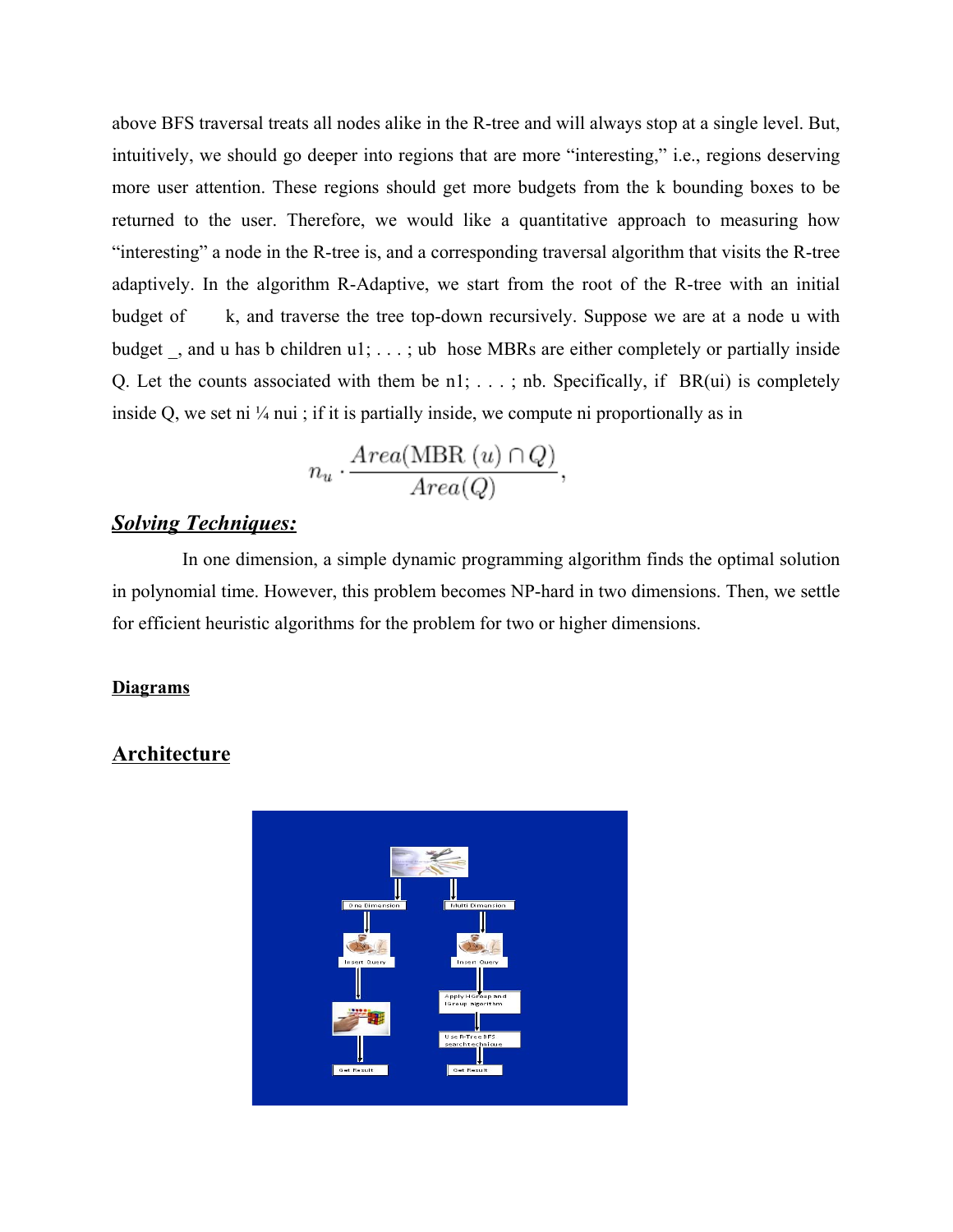Optimal Solution Technique Process for one dimension



# **Module Description:**

### **1) Input data**

Spatial databases have witnessed an increasing number of applications recently, partially due to the fast advance in the fields of mobile computing and embedded systems and the spread of the Internet. For example, it is quite common these days that people want to figure out the driving or walking directions from their handheld devices (mobile phones or PDAs). However, facing the huge amount of spatial data collected by various devices, such as sensors and satellites, and limited bandwidth and/or computing power of handheld devices, how to deliver light but usable results to the clients is a very interesting, and of course, challenging task**.** Collected spatial data are provided as an input**.**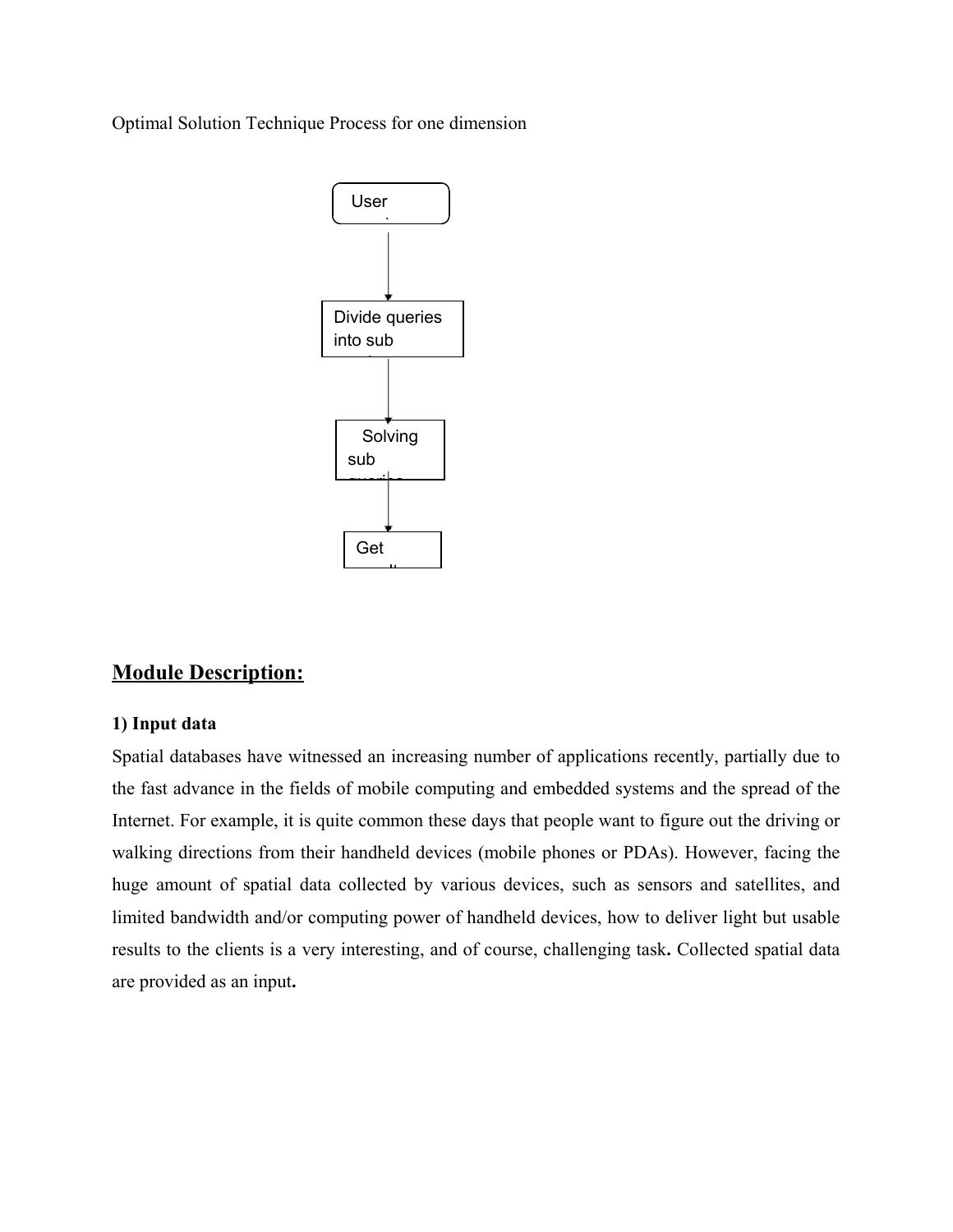#### **2) One dimension**

In one dimension, a simple dynamic programming algorithm finds the optimal solution in polynomial time. We first give a dynamic programming algorithm for computing the optimal concise representation for a query.

### **3) Multi dimension**

Since our problem is also a clustering problem, it is tempting to use some popular clustering heuristic, such as the well-known k-means algorithm, for our problem as well. However, since the object function makes a big difference in different clustering problems, the heuristics designed for other clustering problems do not work for our case. The k-anonymity problem does share the same object function with us, but the clustering constraint there is that each cluster has at least k points, while we require that the number of clusters is k. These subtle but crucial differences call for new heuristics to be tailored just for the concise representation problem.then we use R-Tree BFS searching algorithm.

### **4) View result**

The search results are viewed. The query result size significantly reduced as required by the user. The reduced size saves communication bandwidth and also the client's memory and computational resources, which are of highest importance for mobile devices. Second, although the query size has been reduced, the usability of the query results has been actually improved. The concise representation of the results often gives the user more intuitive ideas and enables interactive exploration of the spatial database. Finally, we have designed R-tree-based algorithms so that a concise range query can be processed much more efficiently than evaluating the query exactly, especially in terms of I/O cost.

# **SYSTEM SPECIFICATION:**

# **HARDWARE REQUIREMENTS:**

- System : Pentium IV 2.4 GHz.
- Hard Disk : 40 GB.